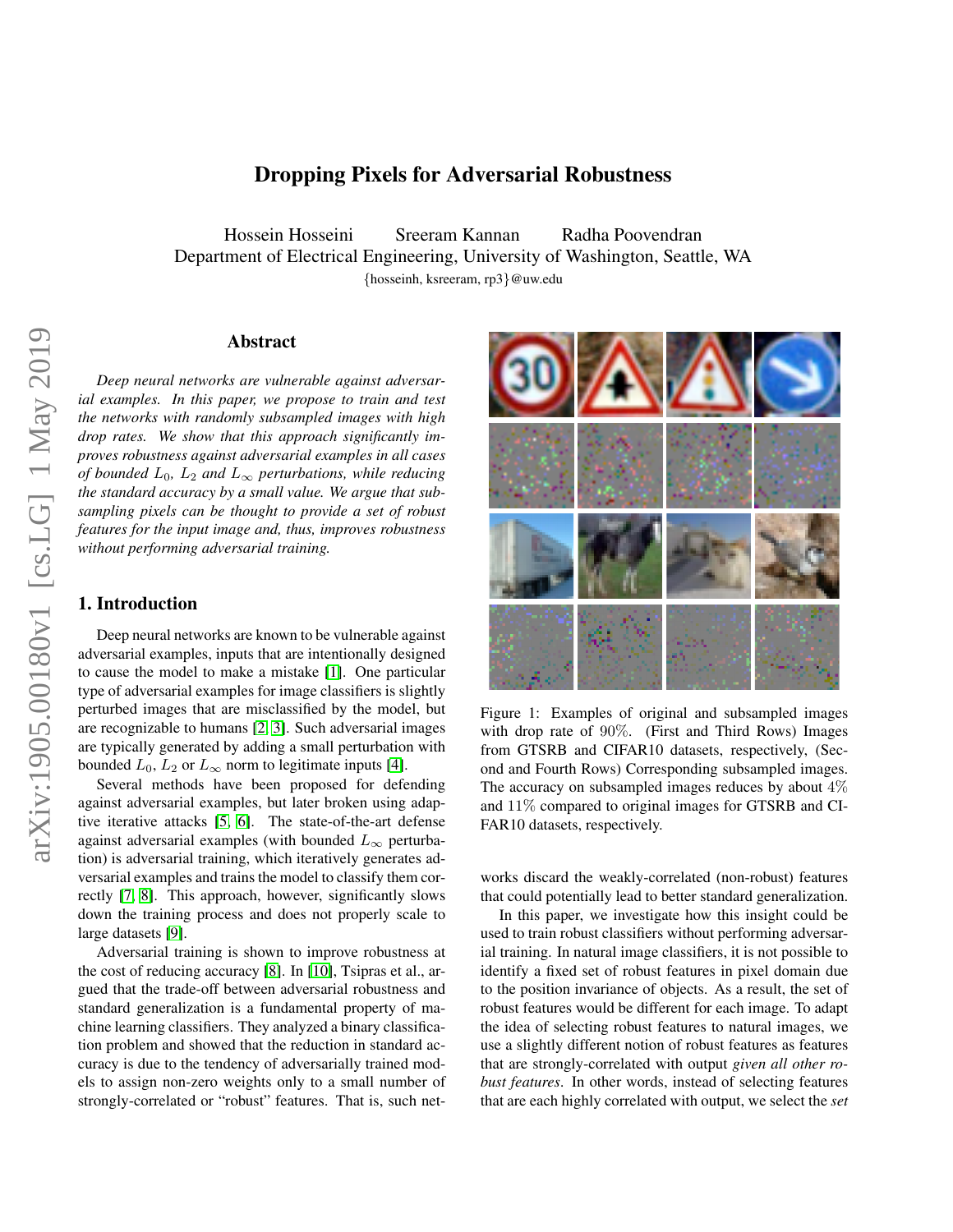of features that has the highest correlation.

Image data contain high redundancy due to the strong correlation between neighboring pixels, i.e., it is possible to restore images even when a large fraction of pixels is removed [\[11,](#page-6-10) [12\]](#page-6-11). Therefore, conditioned on that a pixel is selected, its surrounding pixels are weakly-correlated with output, because they significantly overlap in content with the center pixel and removing them will not cause much reduction in accuracy. Hence, one straightforward approach to construct robust features is by downsampling image pixels. Since farther pixels have smaller correlation, they nontrivially contribute to model's prediction and, thus, are considered to be robust features.

We propose to perform random (nonuniform) sampling in order to improve both accuracy and robustness. Random subsampling of pixels improves standard generalization because the model will be trained with different subsets of pixels of each image. Also, at inference time, the accuracy can be improved by averaging the prediction over multiple sampling patterns. Moreover, since the randomness is not known to the adversary, it further mitigates the attack success rate. Randomly dropping pixels is suited to defend against adversarial examples with bounded  $L_0$  perturbation, since the model learns to recognize objects from images with missing pixels. Nevertheless, we show that it provides robustness against adversarial examples with bounded  $L_2$ and  $L_{\infty}$  perturbation as well.

In this paper, we present our preliminary work and results on using random subsampling for adversarial robustness. Our contributions are summarized in the following.

- We show image classifiers can be trained with inputs with reduced redundancy, through random subsampling of pixels, without significant reduction in accuracy. We show that the best results are obtained when the model is trained with subsampled images with drop rates chosen randomly in [0, 1].
- We apply the interpretability methods on models trained with subsampled images and argue that such approaches cannot explain how the model recognizes images from few pixels. We also visualize convolutional filters of the first layer of the network and show that, in this respect, the model behaves similar to a network trained using adversarial training.
- We evaluate adversarial robustness of the models trained with random subsamled images. Experiments are performed on GTSRB and CIFAR10 datasets and with projected gradient descent (PGD) attack [\[13\]](#page-6-12). We show that training with subsampled images with drop rates chosen randomly in  $[0, 1]$  improves the robustness against adversarial examples in all cases of bounded  $L_0$ ,  $L_2$  and  $L_{\infty}$  perturbation.

<span id="page-1-0"></span>

Figure 2: Accuracy of models trained with subsampled images with different drop rates. We used ResNet-20 and ResNet-110 for GTSRB and CIFAR10, respectively. Dropping pixels at a higher rate results in lower accuracy. However, even at very high drop rates, the accuracy remains high.

### 2. Training with Subsampling Pixels

Natural images are high-dimensional data with high redundancy due to the strong correlation between neighboring pixels. Hence, when training image classifiers, we can potentially reduce the redundancy without significantly reducing the standard accuracy. One approach for reducing redundancy is randomly dropping pixels at a high rate. In the following, we provide the results of training and testing models with images with missing pixels.

Let  $X \in [-1,1]^{d \times d \times 3}$  be a color image. Let  $M \in$  $\{0,1\}^{d \times d \times 3}$  be a mask with the same size as X, where  $M_{i,j,k}$  is a Bernoulli random variable with mean  $1 - r$ , i.e., elements of  $M$  are equal to 0 with probability  $r$  and equal to 1 otherwise. We generate the subsampled image  $X'$  as  $X' = M \circ X$ , where  $\circ$  denotes Hadamard (element-wise) multiplication. Figure [1](#page-0-0) shows samples of original images of German Traffic Sign Recognition Benchmark (GT-SRB) [\[14\]](#page-6-13) and CIFAR10 dataset [\[15\]](#page-6-14) and their corresponding subsampled images with drop rate of 90%.

#### 2.1. Experimental Results

We use ResNet-20 and ResNet-110 architectures [\[16\]](#page-6-15) for GTSRB and CIFAR10 datasets, respectively. The models are trained and tested with subsampled images. During training, the mask is chosen randomly and differently for each image and at each epoch. Figure [2](#page-1-0) shows accuracy of models trained with images with different drop rates. As expected, dropping pixels at a higher rate results in lower accuracy. However, even at very high drop rates, the accuracy remains high. Specifically, compared to standard training, at drop rate of 90% the accuracy reduces by only about 4% and 13% for GTSRB and CIFAR10 datasets, respectively.

We also observed that deeper networks perform better. Table [1](#page-2-0) shows the accuracy of ResNet models with differ-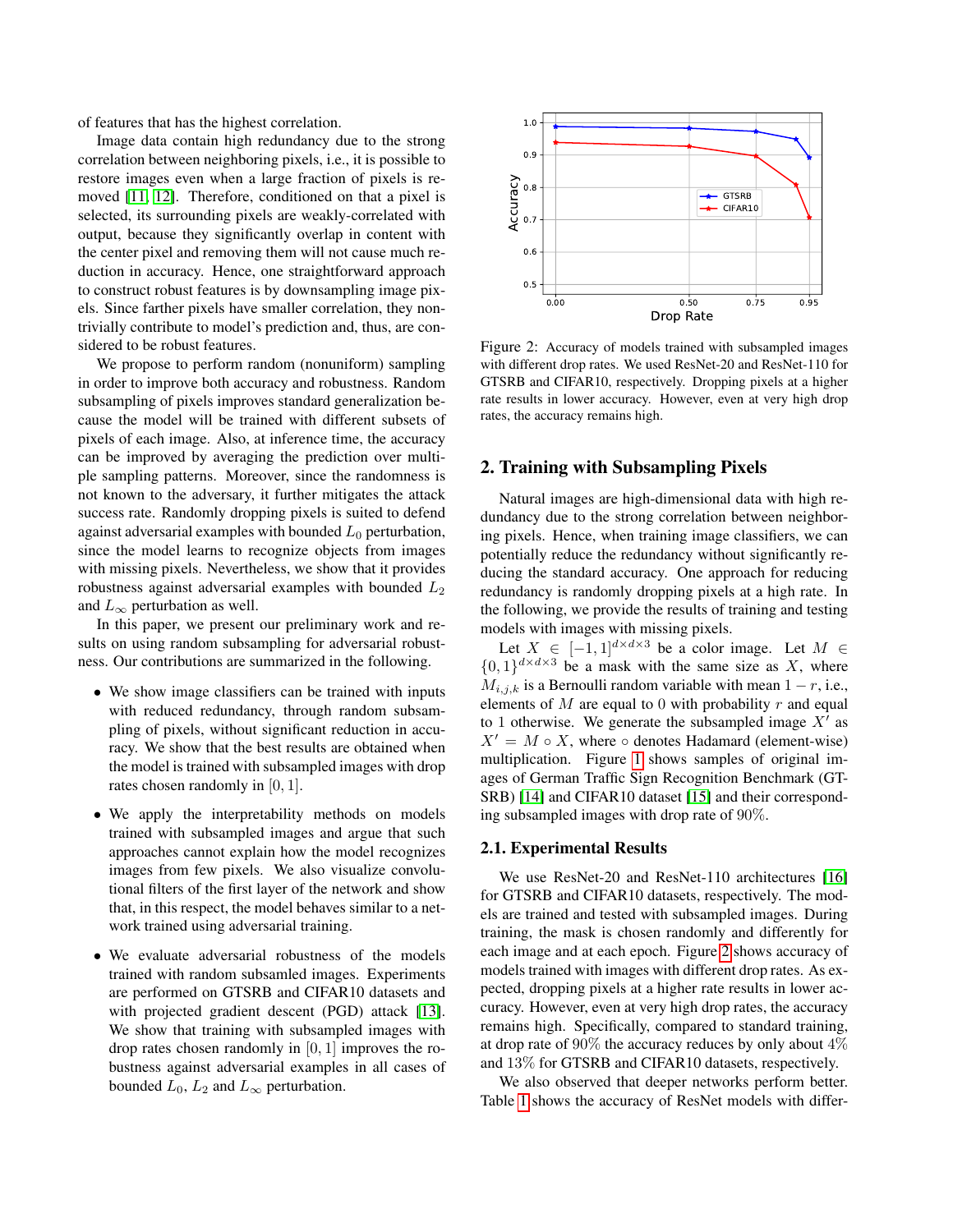<span id="page-2-0"></span>Table 1: Results on CIFAR10 dataset. In experiment 1, model is trained and tested with original images. In experiment 2, models are trained and tested with subsampled images with drop rate of 90%. In experiment 3, model is trained with subsampled images with drop rates chosen uniformly in  $[0, 1]$  and tested on subsampled images with drop rate of 90%.

| Model                     | <b>Accuracy</b> |
|---------------------------|-----------------|
| Experiment 1 (ResNet-110) | 93.9%           |
| Experiment 2 (ResNet-20)  | $75.2\%$        |
| Experiment 2 (ResNet-56)  | 79.4%           |
| Experiment 2 (ResNet-110) | 81.1\%          |
| Experiment 3 (ResNet-110) | 83.0%           |

ent depths on CIFAR10 images with drop rate of 90%. As can be seen, ResNet-110 provides about 2% and 6% higher accuracy compared to ResNet-56 and ResNet-20, respectively. Moreover, the model achieves best results when the drop rate of each image is chosen randomly between 0% and 100% at each epoch.

# 2.2. Interpretability Analysis

In recent years, several "post-hoc" methods have been proposed for interpreting the predictions of deep convolutional neural networks [\[17,](#page-6-16) [18,](#page-6-17) [19,](#page-6-18) [20\]](#page-6-19). Such methods typically identify input dimensions that the output is most sensitive to. Let  $X$  be the input image,  $F$  be the classifier and  $E$  be the explanation function that maps inputs to objects of the same shape. Most explanation methods are based on some form of the gradient of the classifier function with respect to input [\[21\]](#page-6-20). In our analysis, we use magnitude of gradient as the explanation map, i.e.,  $E(X) = |\partial F(X)/\partial X|$  [\[17\]](#page-6-16).

We examine the interpretability for a ResNet-110 network trained with subsampled CIFAR10 images with drop rates chosen randomly in [0, 1]. Figure [3a](#page-2-1) shows explanation maps  $E(X)$  and  $E(X')$  for original and subsampled images, respectively. For original images, the explanation map is similar to the pattern of edges in image, a phenomenon that [\[21\]](#page-6-20) also observed and posed as a shortcoming of interpretability methods. For subsampled images, however, the explanation is not informative. We visualize  $E(X') \circ M$  and  $E(X') \circ (1 - M)$ , which respectively show the gradient magnitude at pixels that have been dropped and those that are not dropped. As can be seen, most of larger values of gradient are at positions of dropped pixels, i.e., pixels that do not contribute to the model prediction.

The results raise questions about the usability of such techniques in explaining model predictions. The gradient captures the *sensitivity* of the model output with respect to its input, i.e., it quantifies how much a change in a small neighborhood around the input would change the predic-

<span id="page-2-1"></span>

(b) Model is trained to classify subsampled images with drop rate of 90% into their true label, while mapping original images to uniform distribution. Accuracy on subsampled images is 78.9%.



(c) Model is trained to classify subsampled images into their true label, while mapping subsampled noisy images to uniform distribution. The subsampled noisy images are obtained as  $X' = (X + \epsilon V) \circ M$ , where  $M$  is sampling mask,  $V$  is a random variable that takes values of  $\{-1, 1\}$  with equal probability and  $\epsilon = 16/255$ . The drop rate is 90%. Accuracy on subsampled images is 80.9%.

Figure 3: Visualizing explanation maps. Notations:  $X, X'$  and M are original and subsampled images and the sampling mask, respectively.  $E(X)$  is the explanation map on X, computed as  $E(X) = |\partial F(X)/\partial X|$ , and  $E(X')$  is the explanation on X'. The gradient quantifies the *sensitivity* of model output with respect to its input. It, however, does not quantify how much each input dimension *contributes* to model prediction.

tions  $F(X)$ . It, however, does not quantify how much each input dimension *contributes* to the model prediction. Specifically, in our case, such interpretability methods do not *explain how* the model recognizes the image from few pixels.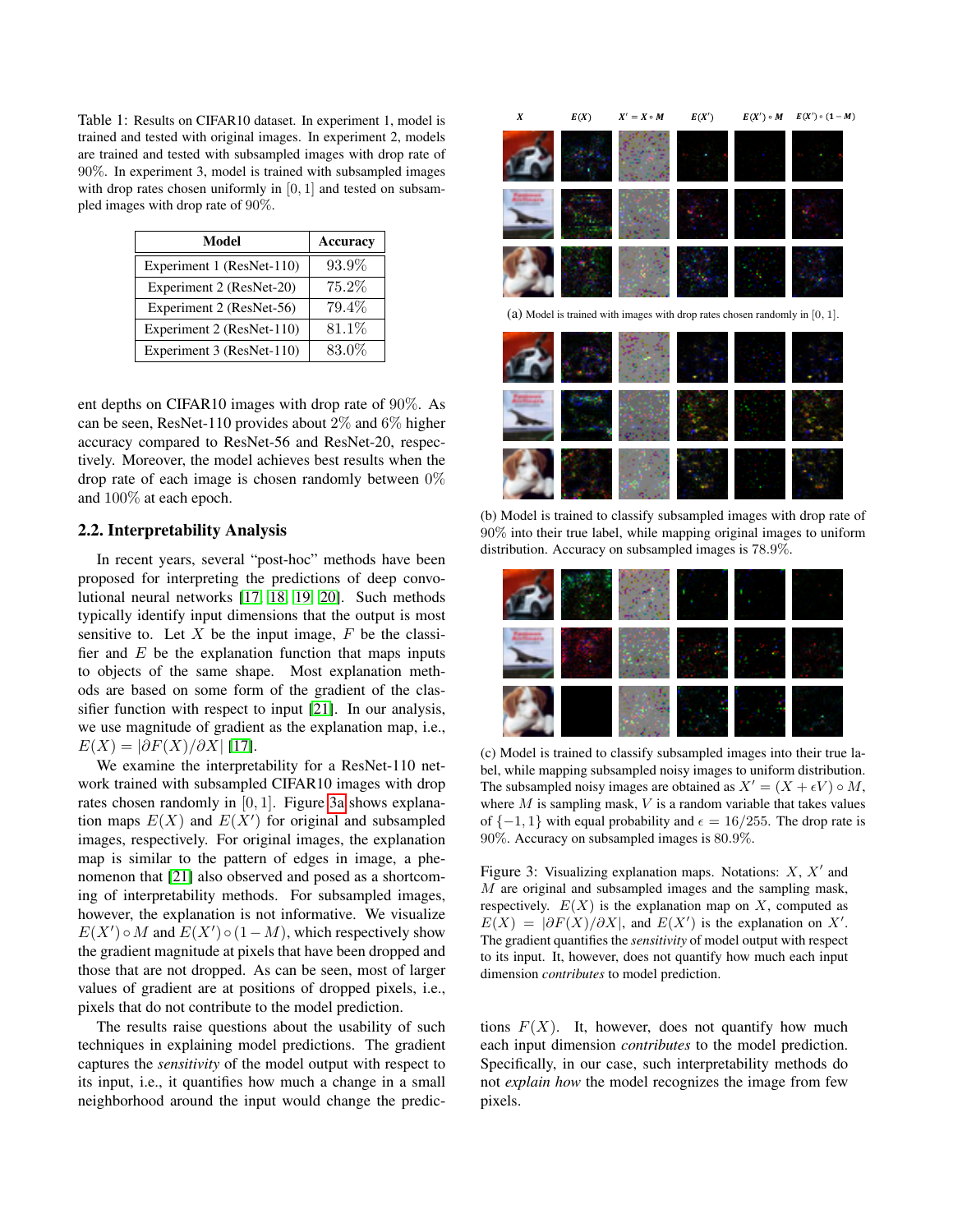For classifying subsampled images, the network might implicitly rely on features of original images, i.e., it might have learned to produce similar representations for original and subsampled images. In order to prevent the model to do so, we train a model to classify subsampled images into their true label, while mapping original images to uniform distribution. This training approach results in a network with accuracy of 78.9% on subsampled images (with 90% drop rate), which is only about 2% less than a model that is only trained with subsampled images. The results imply that the network is capable of classifying subsampled images without actually learning features of natural images. Figure [3b](#page-2-1) shows the explanation maps for few images. Similar to [3a,](#page-2-1) the explanations do not provide insights into the model workflow.

Finally, we train a model to classify subsampled images and subsampled noisy images differently to investigate to what extent the network relies on the exact values of subsampled pixels. Specifically, we train the model to classify subsampled images into their true label, while mapping subsampled noisy images to uniform distribution. The subsampled noisy images are obtained as  $X' = (X + \epsilon V) \circ M$ , where  $M$  is sampling mask,  $V$  is a random variable that takes values of  $\{-1, 1\}$  with equal probability and  $\epsilon$  =  $16/255$ . The drop rate is 90%.

Interestingly, the trained model achieves accuracy of 80.9% on subsampled images, which is almost the same as a model trained only with subsampled images. Figure [3c](#page-2-1) shows the explanation maps for few images. For this model, explanations on original images are not correlated with edge pattern. Also, explanations on subsampled images are sparser compared to [3a](#page-2-1) and [3b.](#page-2-1) Moreover, most of larger values of gradient are at positions where pixels have not been dropped. Further exploring interpretability of networks trained with subsampled images is left for future work.

### 2.3. Visualizing Convolutional Filters

Convolutional networks are known to learn basic image patterns such as edges and blobs in early layers and then combine them in later layers to distinguish complex objects [\[22\]](#page-6-21). Dropping pixels at a high rate disrupts such basic patterns. As a result, the network will not be able to readily extract spatial features of the image data. To gain insight into how the model classifies inputs, we examine convolutional filters of the first layer. Figure [4](#page-3-0) shows the visualization of filters of ResNet-110 networks trained with CIFAR10 dataset. We consider three cases of a normally trained model, a model trained with subsampled images with drop rate of 90% and a model trained with subsampled images with drop rates chosen randomly in [0, 1].

As can be seen, the model that is trained with subsampled images only has filters with large values at center po-

<span id="page-3-0"></span>

(c) Model is trained with images with drop rates chosen randomly in [0, 1].

Figure 4: Visualizing convolutional filters of first layer of ResNet-110 networks trained with CIFAR10 dataset. Models trained with subsampled images have more concentrated weights.

sition. This means that the network recognizes that there is no spatial correlation between adjacent pixels and, hence, just passes several scaled versions of the image to the next layer. Also, the model that is trained with subsampled images with different drop rates contains a mix of concentrated filters and other filters similar to the normally trained model.

Interestingly, having concentrated filters in first layer is also observed in adversarially trained networks on MNIST dataset, where models were trained with adversarial examples with bounded  $L_{\infty}$  perturbation [\[8\]](#page-6-7). The similar behavior of the models trained with the two approaches suggests that randomly dropping pixels is indeed related to the notion of robust features observed in adversarial training. Further exploring this relationship is left for the future work.

### 3. Robustness to Adversarial Examples

In this section, we first provide a background on adversarial examples and then evaluate the robustness of models trained with subsampled images.

#### 3.1. Background on Adversarial Examples

We consider a class of adversarial examples for image classifiers where small (imperceptible) perturbation is added to an image so that the model misclassifies it (misclassification attack) or classifies it into the attacker's desired label (targeted attack). The perturbation is typically quantified according to an  $L_p$  norm. The attacker's prob-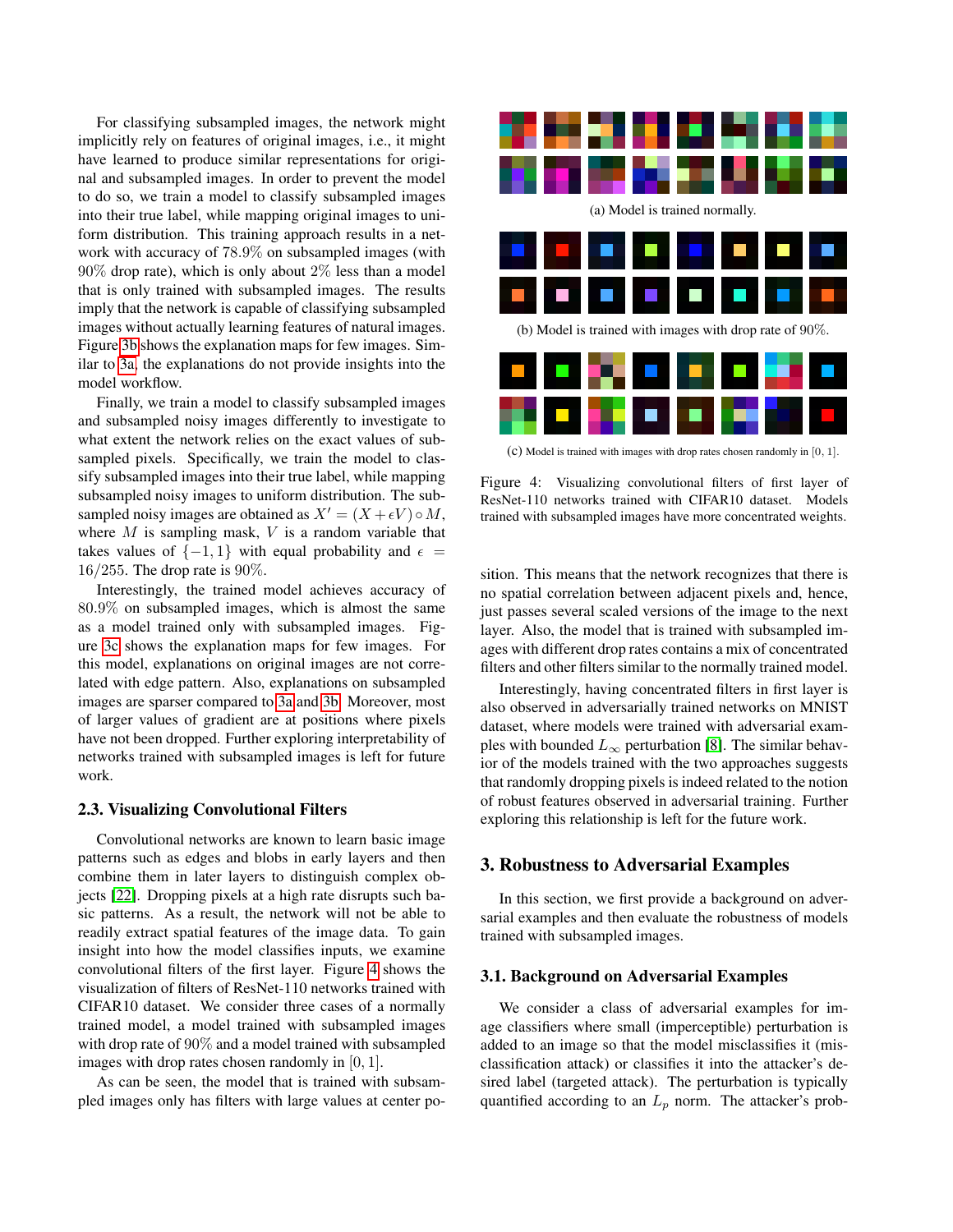<span id="page-4-0"></span>

Figure 5: Accuracy on adversarial examples of (left) GTSRB and (right) CIFAR10 datasets with bounded  $L_0$  perturbation of 0.03 D, where  $D$  is the total number of pixels. The threshold of entropy is chosen such that accuracy on clean validation images is  $1\%$  less than the case where each example is tested only once.

lem is formally stated as follows:

$$
\min \|X' - X\|_p,
$$
  
s.t.  $f(X') \neq y$  or  $f(X') = y_t,$  (1)

where  $X$  and  $X'$  are the clean and adversarial examples, respectively, y is the true label and  $y_t \neq y$  is the attacker's desired target label.

We generate adversarial examples using the Projected Gradient Descent (PGD) method [\[13,](#page-6-12) [8\]](#page-6-7), such that the added perturbation is bounded within  $\epsilon_p$  for  $L_p$  norm, i.e.,  $||X' - X||_p \leq \epsilon_p$ . PGD is an iterative attack with the following update step:

$$
X^{j+1} = \Pi_{X+S}(X^j + V^j), \text{ s.t. } ||V^j||_p \le \epsilon'_p, \qquad (2)
$$

where  $X^j$  is the image at step j,  $V^j$  is the attack vector at step j,  $\epsilon_p^j$  is the added perturbation per step, and  $\Pi_{X+S}$  is the projection operator where  $S$  is the set of allowed perturbations. According to attack goal, the attack vector is specified as follows:

- $V^j = \nabla_X \ell(X^j, y)$ , for misclassification attack,
- $V^j = -\nabla_X \ell(X^j, y_t)$ , for targeted attack.

Attack Setup. To attack a model with random subsampling, we generate 10 randomly subsampled images, for each one compute the gradient at pixels which have not been dropped, and then take average of gradients. Let M be the sampling mask. The average gradient is formally obtained as follows:

$$
\Delta = \mathbb{E}_M[\nabla_X \ell(X \circ M, y) \circ M].
$$

We consider the cases where the  $L_0$ ,  $L_2$  or  $L_{\infty}$  norm of perturbation is bounded. For GTSRB, we set  $\epsilon_0 = 0.03 D$ ,

where D is the total number of pixels,  $\epsilon_2 = 512/255$  and  $\epsilon_{\infty}$  = 32/255. The attack step size is set to  $\epsilon'_{0}$  = 1,  $\epsilon'_2 = 32/255$  and  $\epsilon'_{\infty} = 4/255$ . For CIFAR10, we set  $\epsilon_0 = 0.03 D$ ,  $\epsilon_2 = 1$  and  $\epsilon_{\infty} = 16/255$ . The attack step size is also set to  $\epsilon'_0 = 1$ ,  $\epsilon'_2 = 16/255$  and  $\epsilon'_{\infty} = 2/255$ . We perform PGD attack with cross-entropy and CW [\[4\]](#page-6-3) loss functions and for misclassification and targeted attacks, and present the best attack results.

### 3.2. Case of Bounded  $L_0$  Perturbation

Training with random subsampling is suited to defend against  $L_0$  adversarial examples, since the model is trained to be robust to missing pixels. We also observed that subsampled adversarial examples result in more distributed output probability vector than subsampled clean images. Therefore, we enhance the defense mechanism by rejecting examples for which the entropy of probability vector is larger than a threshold. The threshold is chosen so as to have 1% false positive rate on validation data, i.e., the accuracy on clean validation images is reduced by 1%.

With random subsampling, the accuracy can be improved by averaging the output on multiple different subsampled versions of the input. To improve adversarial robustness, we compute the average output probability vector over 10 different subsampled inputs and reject the example if the entropy of probability vector is larger than a threshold. The threshold is chosen such that accuracy on clean validation images is  $1\%$  less than the case where each example is run only once.

Figure [5](#page-4-0) shows the results on GTSRB and CIFAR10 datasets. As expected, larger drop rate improves adversarial robustness at the cost of reducing standard accuracy. The experiments are performed on a single model which has been trained with images with drop rates in [0, 1]. Such a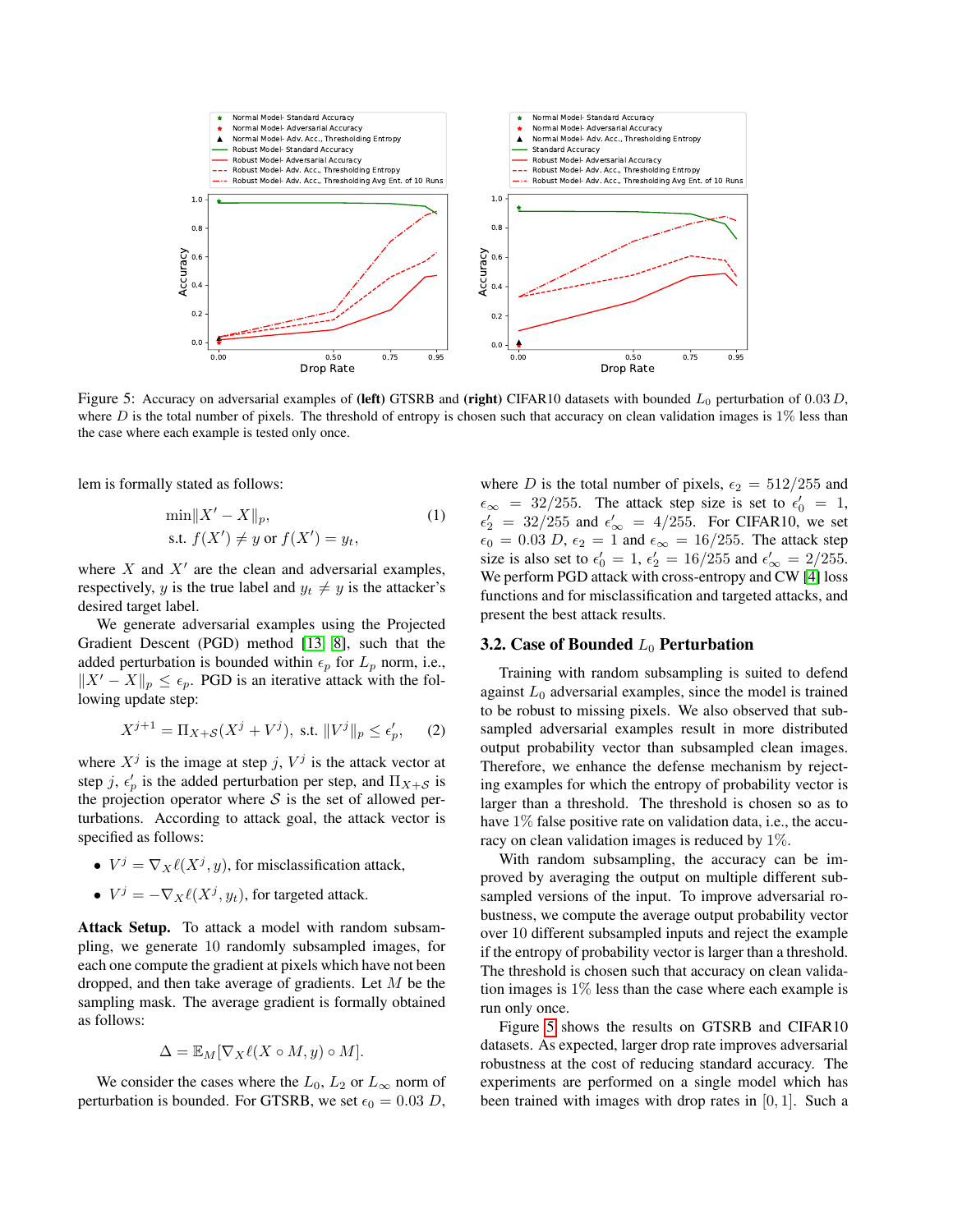<span id="page-5-0"></span>

Figure 6: Accuracy on adversarial examples of GTSRB and CI-FAR10 datasets with bounded  $L_2$  and  $L_\infty$  perturbation.

model has the advantage that at test time the drop rate can be tuned to achieve different levels of trade-offs between accuracy and robustness.

In Figure [5,](#page-4-0) it can be also seen that rejecting inputs based on the value of entropy improves the trade-off of accuracy and robustness, since the adversarial accuracy is increased by larger value than the 1% reduction in standard accuracy. Moreover, averaging over 10 runs and rejecting inputs with high entropy results in adversarial accuracy to be on par with standard accuracy at high drop rates.

### 3.3. Case of Bounded  $L_2$  and  $L_{\infty}$  Perturbation

Figure [6](#page-5-0) shows the attack results for  $L_2$  and  $L_{\infty}$  cases for GTSRB and CIFAR10 datasets. As can be seen, random subsampling improves robustness in both cases and, similar to  $L_0$  case, larger drop rate results in higher adversarial robustness. Intuitively, for attacking the model, the adversary needs to distribute their budget to all features in such a way that the expected attack success rate is maximized. This will reduce the attack effectiveness compared to the case that the attacker knows the exact sampling pattern.

# 4. Related Work

Defenses against adversarial examples with bounded  $L_p$ perturbation have been widely studied [\[7,](#page-6-6) [4,](#page-6-3) [5,](#page-6-4) [8,](#page-6-7) [6,](#page-6-5) [23\]](#page-6-22). Adversarial training is the state-of-the-art approach for  $L_2$  and  $L_{\infty}$  cases, but is shown to significantly slow down the training procedure [\[8,](#page-6-7) [10\]](#page-6-9). While most papers studied defenses in  $L_{\infty}$  setting, some of real-world attacks based on adversarial examples fit in the  $L_0$  setting [\[24,](#page-6-23) [25\]](#page-6-24). For example, [\[24\]](#page-6-23) attacked traffic sign detection algorithms by adding sticker-like perturbation to images. Also, [\[25\]](#page-6-24) showed face recognition algorithms can be fooled by adding physicallyrealizable perturbation such as eyeglasses to images.

In [\[26\]](#page-6-25), the authors proposed a method for improving robustness in  $L_0$  attack setting by exploiting the sparsity of natural images in Fourier domain. They showed attack results on MNIST and Fashion-MNIST datasets and mentioned that the sparsity property might not hold in large images. Similar to their method, we used a property of natural images, namely high spatial correlation, to mitigate the effect of adversarial perturbation. Our approach is, however, general to natural images of any size. In fact, with larger images, it is possible to drop pixels at a higher rate and still restore the image [\[11,](#page-6-10) [12\]](#page-6-11). Hence, the classifier might be able to recognize subsampled images with higher drop rates and, as a result, achieve better robustness. Moreover, our method improves the robustness against  $L_2$  and  $L_{\infty}$  adversarial examples in addition to the  $L_0$  case. As a future work, we will implement our method on Imagenet dataset.

Several papers have proposed using post-processing algorithms to increase adversarial robustness [\[27,](#page-6-26) [28\]](#page-6-27). In [\[27\]](#page-6-26), the authors proposed applying random resizing and padding at inference time. [\[28\]](#page-6-27) presented an algorithm for pruning a random subset of activations of a pretrained networks and scaling up the rest. Unlike our method, such algorithms do not train the model to learn the randomness.

Introducing randomness to inputs or the network itself at both training and test times is recently explored and shown to improve performance on adversarial examples [\[29,](#page-6-28) [30\]](#page-6-29). In [\[29\]](#page-6-28), the authors proposed adding random noise layers to the network and ensembling the prediction over random noises. [\[30\]](#page-6-29) adopted similar idea and used differential privacy to provide certified robustness against adversarial perturbations. In this paper, we proposed to train the model with subsampled images, with the drop rates randomly chosen in  $[0, 1]$ , and test it with subsampled images with high drop rates. We showed that our method improves adversarial robustness in all cases of  $L_0$ ,  $L_2$  and  $L_{\infty}$  perturbations.

#### 5. Conclusion

In this paper, we showed that image classifiers can be trained to recognize images with high drop rates. We then proposed to train models with subsampled images with drop rates randomly chosen in [0, 1]. Our experimental results on GTSRB and CIFR10 datasets showed that such models improve the robustness against adversarial examples in all cases of  $L_0$ ,  $L_2$  and  $L_{\infty}$  perturbation, while reducing standard accuracy by a small value.

## Acknowledgments

This work was supported by ONR grant N00014-17-S-B001.